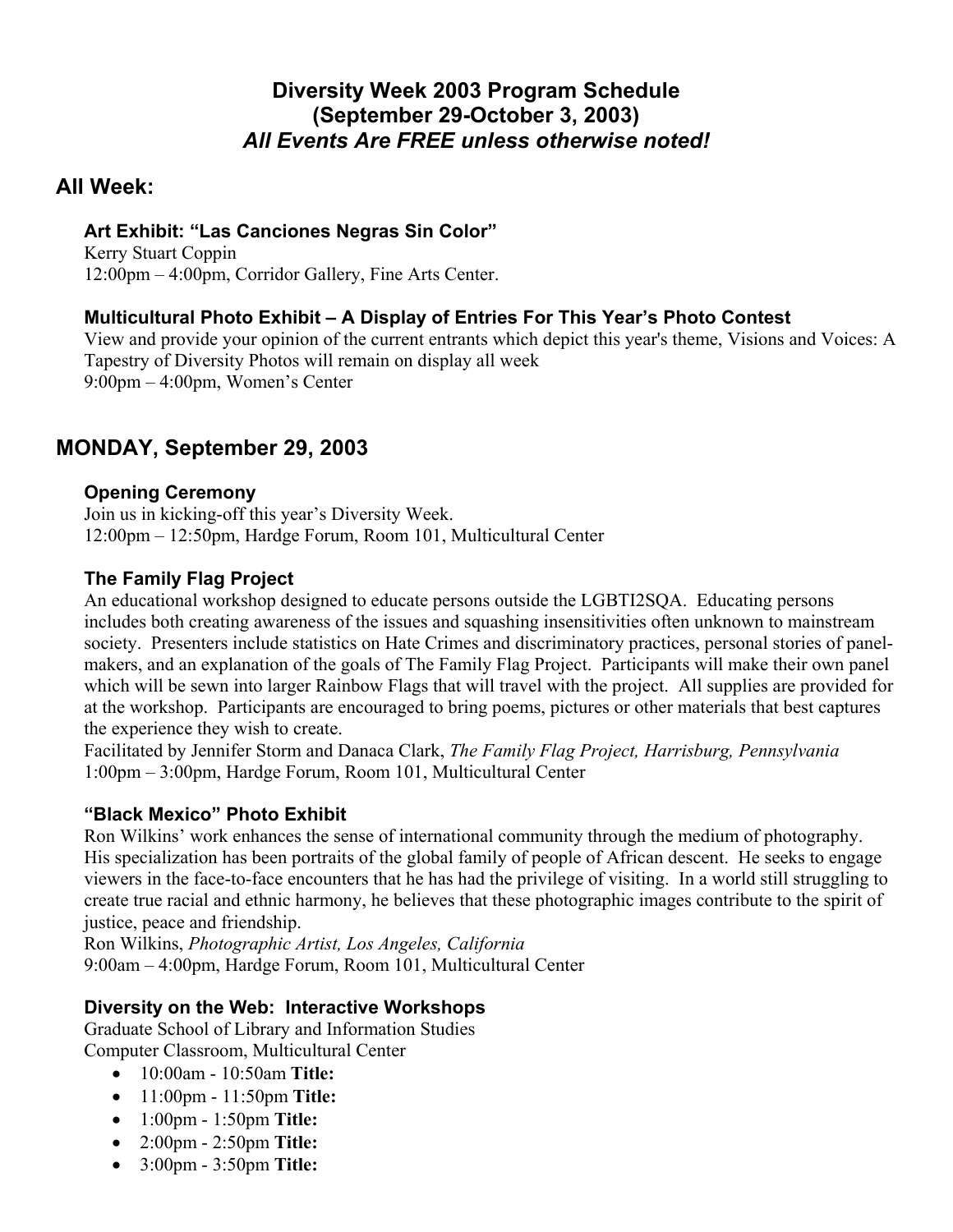### **Promising Scholars: 4th Annual Graduate Student Symposium On Diversity**

Dr. Paul Bueno de Mesquita, Psychology 3:30pm – 5:00pm, Hardge Forum, Room 101, Multicultural Center

### **8th Annual Multicultural Center Poetry Slam and Open Mic**

The coolest hip-hop event on campus! 8:00pm, Hardge Forum, Room 101, Multicultural Center

## **TUESDAY, September 30, 2003**

#### **6th Annual Diversity Video and Film Festival**

Facilitated by Eileen Tierney, University Library Hardge Forum, Room 101, Multicultural Center

9:30am - 11:30am **Brother Outsider: The Life of Bayard Rustin** Andrew Winters, Housing and Residential Life \*\*\*Computer Classroom, Multicultural Center\*\*\*

11:00am - 12:15pm **Who Took Care of the Children: Foot Soldiers of the Civil Rights Movement** Gail Rashed Faris, Women's Center

12:30pm - 1:45pm **A Credo for Support, and Inclusive Education Rediscovering Our Right to Belong.** Bette Nee, Disability Student Services

2:00pm - 3:15pm **Backlash in the Wake of September 11, 2003** Annu Matthew, Art

#### **Gallery Talk**

Bring your lunch and join artist Kerry Stuart Coppin in discussion. 12 Noon, Corridor Gallery, Fine Arts Center

### **Globalization**

Amy Chua In conjunction with the URI Honors Colloquium. 7:00 pm, Room 271, Chafee Social Science Center

#### **Reception for Amy Chua**

Join faculty and students for stimulating dialogue and refreshments. Room 271, Chafee Social Science Center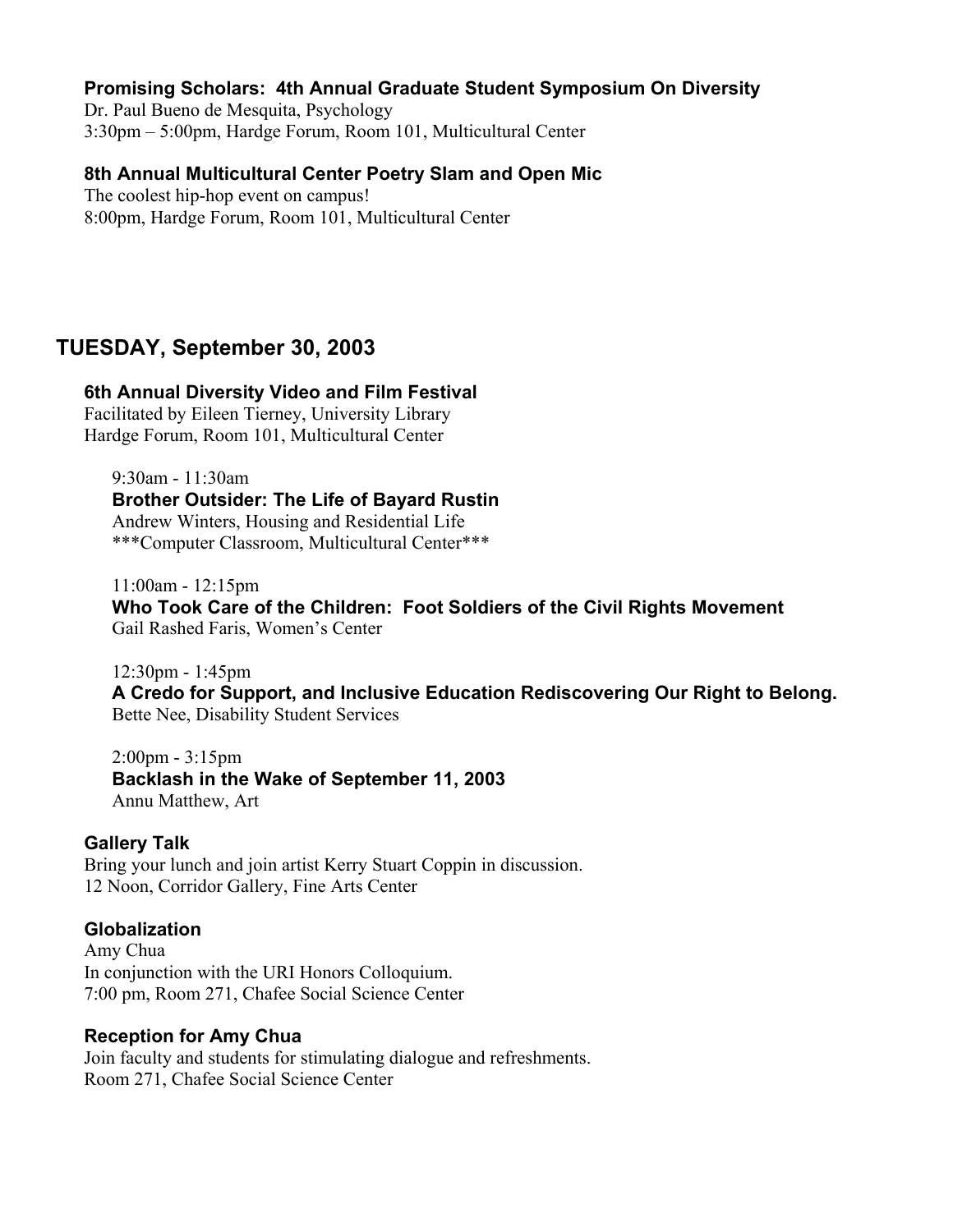# **WEDNESDAY, October 1, 2003**

### **Diversity Interactive Workshops & Dialogue Sessions**

Approximately twenty workshop sessions A complete listing of workshop titles and presenters is listed on page 4. 10:00am - 4:00pm, Third Floor Meeting Rooms, Memorial Union

# **THURSDAY, October 2, 2003**

### **Celebrations of Art and Music**

Hardge Forum, Room 101, Multicultural Center

9:30am - 10:45 **Cognitive Dissidents**

Paul deMesquita,Psychology; Stephen Wood, Communications; and Stephen Myles, Counseling Center

#### 11:00am - 12:15pm

### **Native American Storytelling**

Visions and Voices of Native Americans featuring legends and myths of the Eatern Tribal People. Stories by:

#### 12:30pm - 1:45pm

**Finding Common Ground: Resolving Cultural Conflicts With Music & Nonviolence** Musical Performance by SANGMELE with Dr. Walt Michaels, Lea Gilmore, Dr. Walter Liniger, & Dr. Henry Reif. Facilitated by Dr. Charles Collyer, Psychology

#### 2:00 pm - 3:15 pm

**Finding Common Ground: Resolving Cultural Conflicts With Music & Nonviolence** Musical Performance by SANGMELE with Dr. Walt Michaels, Lea Gilmore, Dr. Walter Liniger, & Dr. Henry Reif. Facilitated by Dr. Charles Collyer, Psychology

3:30pm - 4:45pm **URI Chorus** Mark Conley, Music

### **Understanding Differences through Empathy Training**

Presenter: Ted Boyett of Recreational Services 3:00pm, Tootell Aquatic Center

## **Diverse Responses to a Shared Tragedy: Voices from September**

Bryna Wortman, Theatre 8:00 pm, J Studio Theatre, Fine Arts Center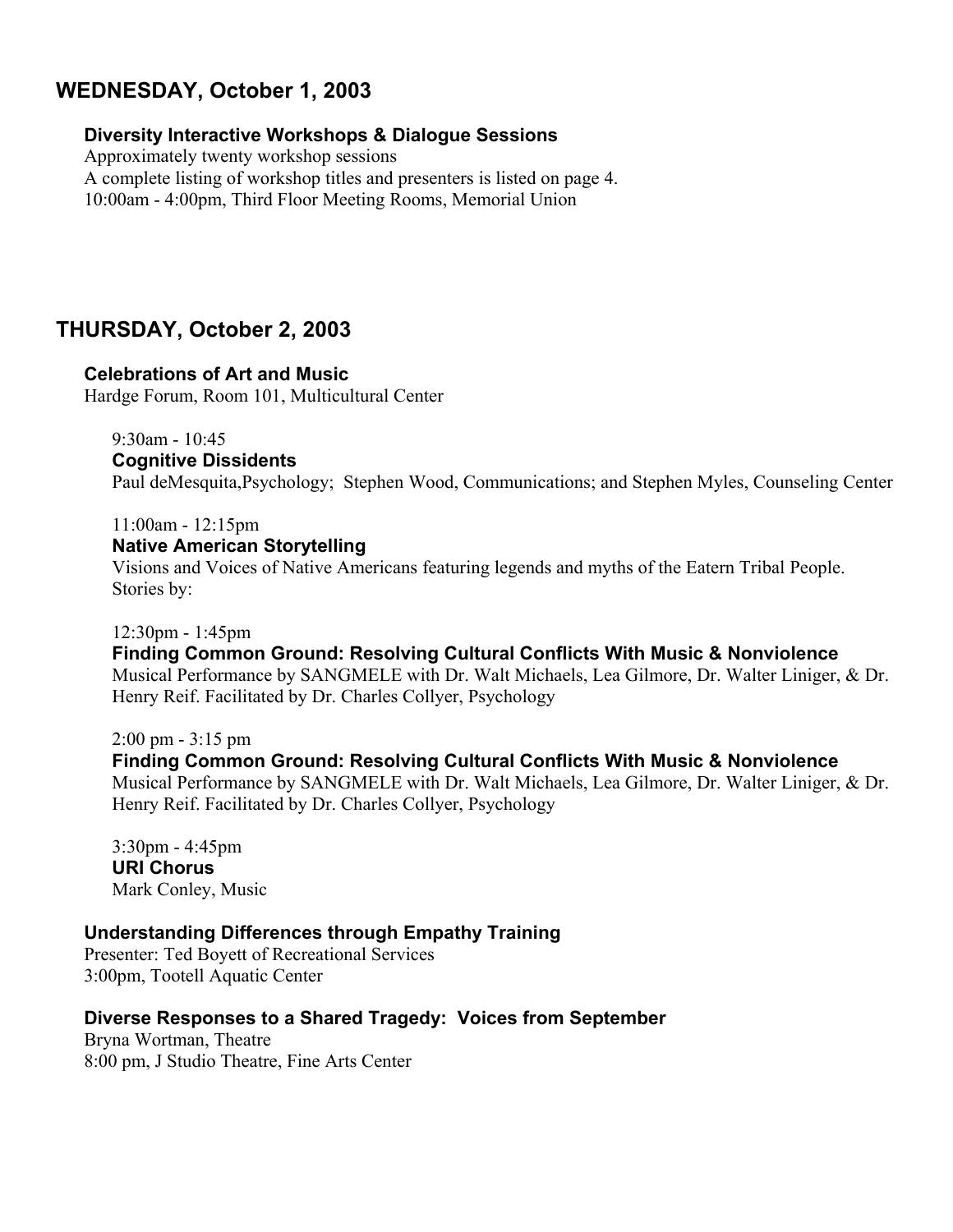# **FRIDAY, October 3, 2003**

### **Implementing Multiculturalism in an Academic Department**

For Administrators, Chairs, and Faculty members. Facilitated by Dr. Lisa Bowleg, Psychology and the Psychology Department Multicultural Task Force 10:00am – 11:30am, Multicultural Center, Hardge Forum, Room 101.

### **Peace and Harmony Meditation**

A period of quiet reflection, remembrance, and hopefulness.

Dr. Celina Pereira, Health Services; Laurie Johnson, Health Services; Dr. Art Stein, Political Science; and Clare Sartori-Stein, Coalition Against Racism

12:00 Noon – 1:00pm, Multicultural Center, Hardge Forum, Room 101.

### **Multicultural Photo Contest Award Presentation and Closing Ceremony**

Winners of this year's Diversity Week Photo Contest will be announced. Refreshments will be served. 1:15 – 2:15, Women's Center

### **URI Pangaea Roots Music Series 2003 Featuring ASZA**

ASZA is a collective representing multiple cultures linked by a common thread through the language of world music. They engulf the stage with a vast array of strange-looking and unconventional instruments and proceed to make highly rhythmic and spontaneous music that reflects the totality of their world experiences.

8:00pm, Edwards Auditorium.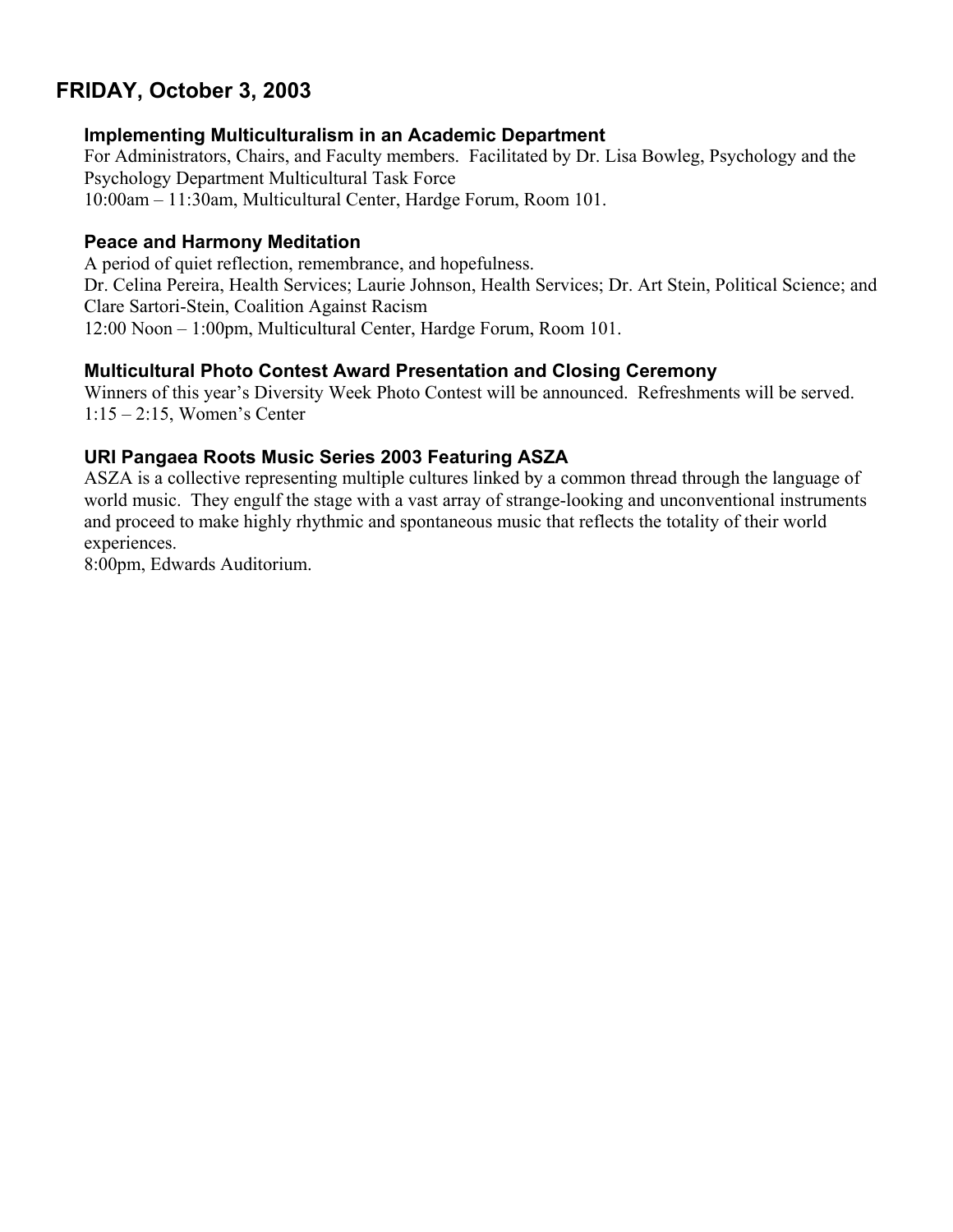# **Wednesday Workshop Schedule October 1, 2003**

|                    | <b>Telling The Story /</b><br><b>Storytelling</b>                                                                 | Peace Building /<br><b>Uses of Power</b>                                                         | <b>Social Justice</b>                                                       | <b>Campus Advocacy</b>                                                                                  |
|--------------------|-------------------------------------------------------------------------------------------------------------------|--------------------------------------------------------------------------------------------------|-----------------------------------------------------------------------------|---------------------------------------------------------------------------------------------------------|
| Location           | <b>Room 308</b>                                                                                                   | <b>Room 314</b>                                                                                  | <b>Room 318</b>                                                             | <b>Senate Chambers</b>                                                                                  |
|                    | <b>Memorial Union</b>                                                                                             | <b>Memorial Union</b>                                                                            | <b>Memorial Union</b>                                                       | <b>Memorial Union</b>                                                                                   |
| $10:00 -$<br>10:50 | Pocahontas                                                                                                        | <b>Cross Cultural</b><br>Communication                                                           | <b>Racial Profiling in</b><br><b>Rhode Island</b>                           | <b>Girls Geeks-NOT!</b>                                                                                 |
|                    | Gale Eaton, Graduate Student<br>of Library Information<br><b>Services</b>                                         | Bernard LaFayette, Center<br>for Nonviolence and Peace<br><b>Studies</b>                         | Leo Carroll, Sociology and<br>Anthropology                                  | Jennifer Dirkmaat and Joan<br>Peckham, Computer Science<br>Barbara Silver, Women's<br><b>Studies</b>    |
| $11:00 -$<br>11:50 | <b>Choral Music of New</b><br>Spain: An Overview of<br>Some Repertoir in our<br><b>Backyard</b>                   | <b>Peaceful Coexistence?</b><br><b>Christians, Muslims, and</b><br><b>Jews in Medieval Spain</b> | <b>Affirmative Action in</b><br>2003                                        | <b>What Every Body</b><br><b>Needs</b>                                                                  |
|                    | Joseph Amante y Zapata,<br><b>Education and Nancy Carroll,</b><br>Music                                           | David Gitlitz, Languages                                                                         | Valerie Karno, English                                                      | Susan Ash, Laurie Johnson,<br>and Roger Jadoz, Health<br>Services and Education                         |
| $12:00 -$<br>12:50 | <b>Meditation -</b><br>Multicultural,<br>Multidimensional,<br><b>Beyond Time and Space</b>                        | The Role of the White<br><b>Person in Rooting Out</b><br>Racism                                  | <b>Teaching!</b> A Fight for<br><b>Social Justice</b>                       | <b>Workplace Diversity:</b><br><b>Current Status,</b><br><b>Opportunities &amp;</b><br><b>Obstacles</b> |
|                    | Celina Pereira and Laurie<br>Johnson, Health Services;<br>Paul Bessette, Fine Arts, and<br>Jamie Bromley, History | Christine Wilson, Center for<br>Student Leadership<br>Development                                | Francine Roy, Education                                                     | Peg Ferguson and Bobbi<br>Koppel, Career Services                                                       |
| $1:00-$<br>1:50    | The History of the<br><b>Irish in Rhode Island</b>                                                                | <b>National Student</b><br><b>Exchange Discussion</b><br>Panel                                   | Diversity in a<br><b>Community through</b><br><b>Alternative Newspapers</b> | <b>Recreation: The Great</b><br><b>Equalizer and</b><br><b>Harmonizer</b>                               |
|                    | Scott Molloy, Labor<br>Research Center                                                                            | Donna Figueroa,<br>International Education &<br><b>NSE</b>                                       | Linda Levin, Journalism                                                     | Ted Boyett, Recreation<br><b>Services</b>                                                               |
| $2:00 -$<br>2:50   | The Veil and Islam                                                                                                | Latin Culture: a Journey<br>Through Bolivai,<br><b>Ecuador, and Peru</b>                         | Living with AIDS and<br><b>HIV</b> in Cuba                                  | <b>Student Voices and</b><br><b>Visions: An Open Forum</b><br><b>On Diversity At URI</b>                |
|                    | Abby Lillethun and Linda<br>Welters, Textiles<br>Merchandising and Design                                         | Merrilee Zellner, US Servas                                                                      | Susan Metz and Wally<br>Sillanpoa                                           | Josephine Carabello,<br>Department of Justice                                                           |
| $3:00 -$<br>3:50   | <b>Walking in Someone's</b><br><b>Shoes</b>                                                                       |                                                                                                  |                                                                             | <b>Muslims and the</b><br><b>Patriot Act</b>                                                            |
|                    | Mahi Takazawa, Student<br>Involvement                                                                             | <b>Continuation of above</b>                                                                     | <b>Continuation of above</b>                                                | Nasser Zawia, Pharmacy                                                                                  |